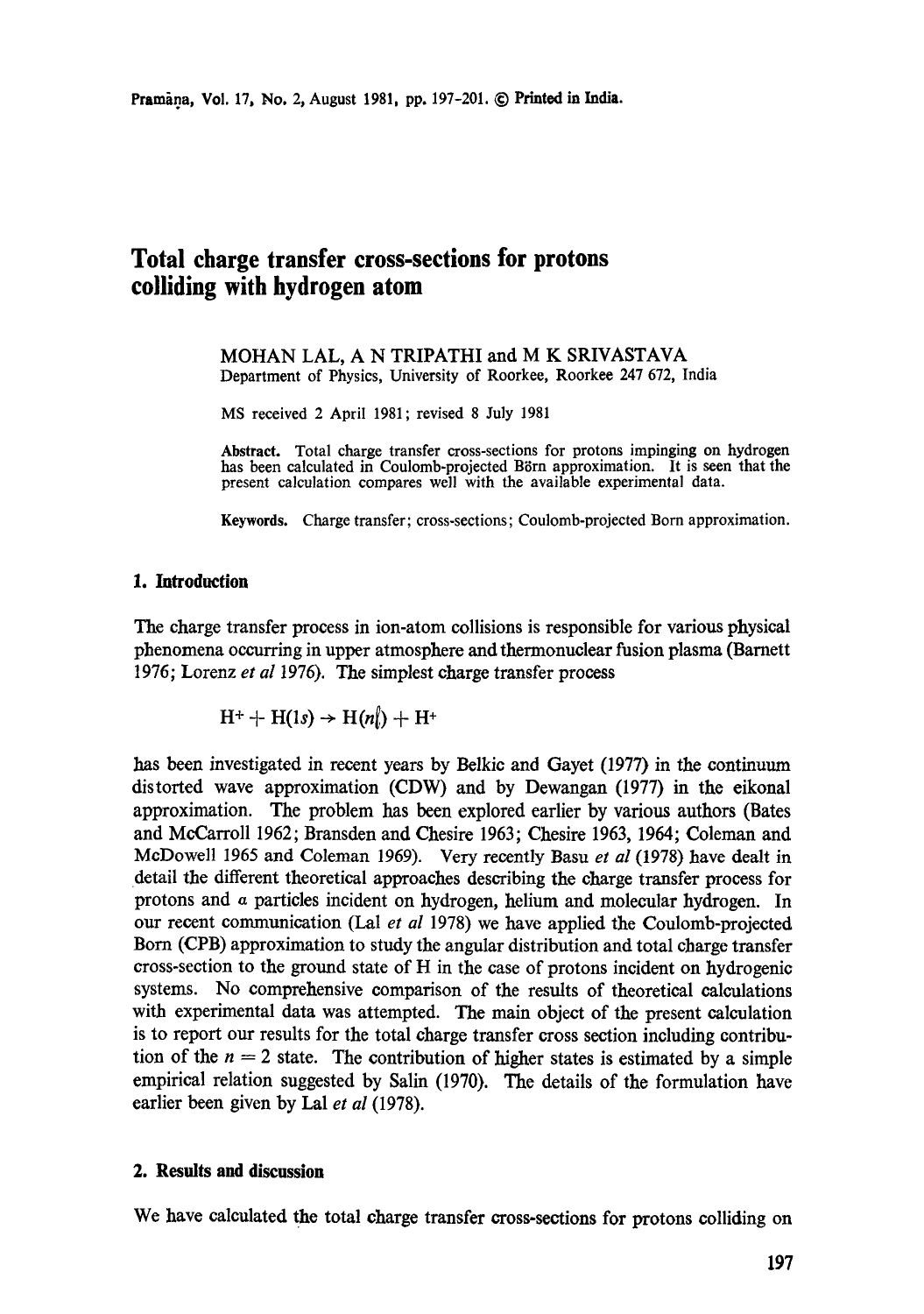hydrogenic target using the CPB method in the energy range 10 keV to 5 MeV. Figure la displays the present results in the energy range 10 to 100 keV whereas figure lb shows the situation in the energy range 100 keV to 5 MeV. We have also shown in these figures the experimental data of Fite *et al* (1960), MeClure (1966) and Wittkower *et al* (1966) in the low energy region and Barnett and Reynolds (1958); Schryber (1968); Toburen *et al* (1968) and Welsch *et al* (1967) in the high energy. The



Figure la. Total charge transfer cross sections for protons on hydrogen. Present calculation (CPB)  $\longrightarrow$ ; eikonal approximation (Dewangan 1977)  $\longrightarrow$   $\longrightarrow$   $\longrightarrow$ . Experimental data: Fite *et al* (1960)  $\triangle$ ; McClure (1966)  $\triangle$ ; Wittkower *et al* (1966) O;



Figure lb. Total charge transfer cross section for protons on hydrogen. Present calculation (CPB)  $\frac{1}{1-\frac{1}{1-\frac{1}{1-\frac{1}{1-\frac{1}{1-\frac{1}{1-\frac{1}{1-\frac{1}{1-\frac{1}{1-\frac{1}{1-\frac{1}{1-\frac{1}{1-\frac{1}{1-\frac{1}{1-\frac{1}{1-\frac{1}{1-\frac{1}{1-\frac{1}{1-\frac{1}{1-\frac{1}{1-\frac{1}{1-\frac{1}{1-\frac{1}{1-\frac{1}{1-\frac{1}{1-\frac{1}{1-\frac{1}{1-\frac{1}{1-\frac{1}{1-\frac{1}{1-\frac{1}{1-\frac{1}{1-\frac{1}{1-\frac{1$ Experimental data: Barnett and Reynold (1958) O ; Welseh *et al* (1967) [] ; Schryber (1968) **E**; Toburen *et al* (1968) ● ; Wittkower *et al* (1966) △ ; McClure (1966) △.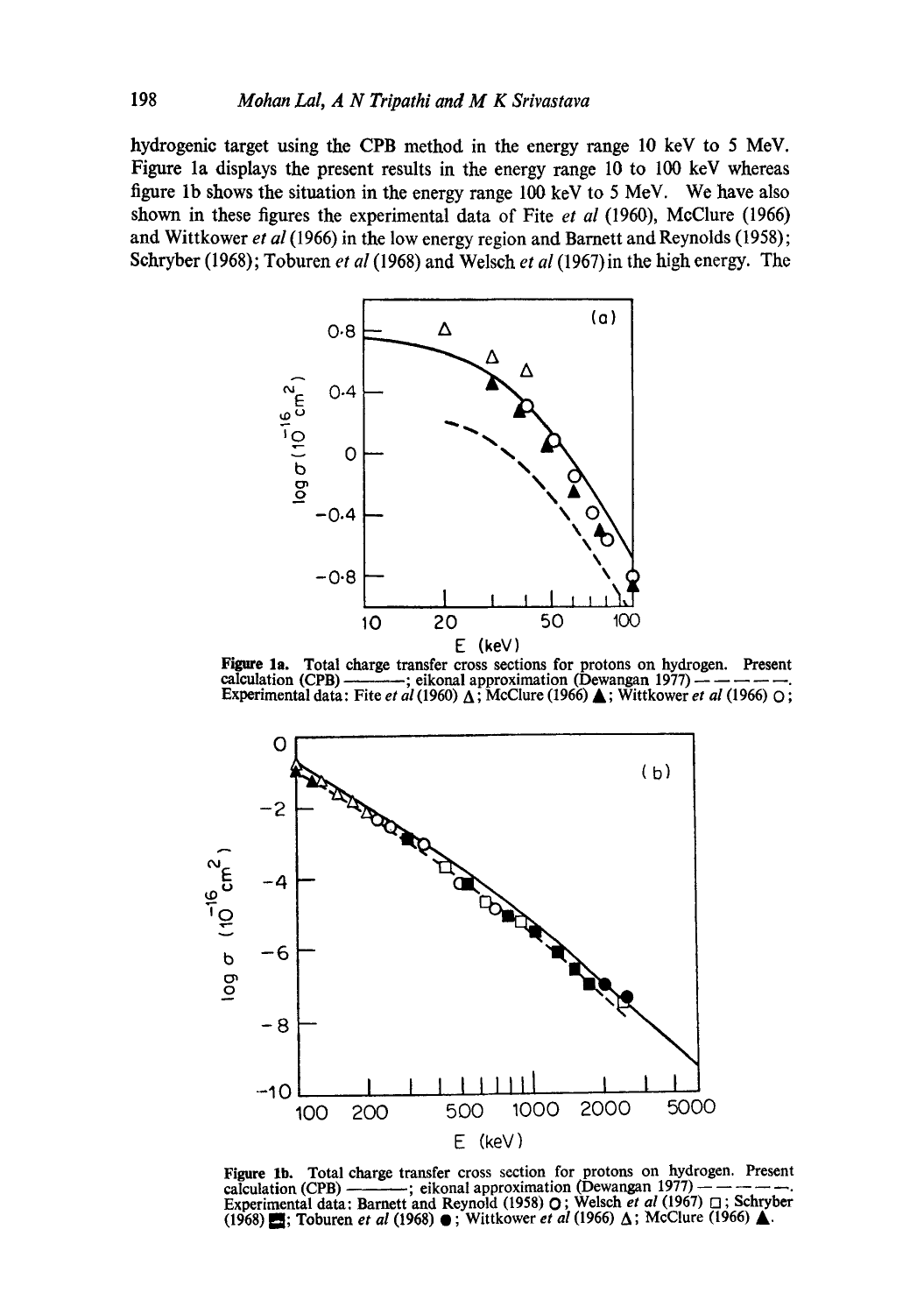| $E$ (keV) | ls                | 2s          | $2p_x$                | $2p_z$      |
|-----------|-------------------|-------------|-----------------------|-------------|
| 5         | $1.531*$          | $9.12 - 3$  | $2.78 - 3$            | $6.98 - 3$  |
| 10        | 2.10 <sup>1</sup> | $9.62 - 2$  | $2.05 - 2$            | $6.44 - 2$  |
| 20        | 1.50 <sup>1</sup> | $4.31 - 1$  | $6.74 - 2$            | $2.55 - 1$  |
| 30        | 9.39              | $6.18 - 1$  | $9.10^{-2}$           | $3.22 - 1$  |
| 40        | 5.83              | $5.40 - 1$  | $7.42 - 2$            | $2.66 - 1$  |
| 50        | 3.70              | $4.20 - 1$  | $5.29 - 2$            | $1.95 - 1$  |
| 100       | $5.75 - 1$        | $8.73 - 2$  | $7.15 -$ <sup>3</sup> | $3.04 - 2$  |
| 500       | $6.34 - 4$        | $9.09 - 5$  | $1.82 -$              | $9.76 - 6$  |
| 1000      | $1.65 - 5$        | $2.22 - 6$  | $2.30 - 8$            | $1.29 - 7$  |
| 5000      | $1.71 - 9$        | $2.16 - 10$ | $4.70 - 13$           | $2.72 - 12$ |

**Table 1.** The CPB cross sections for  $H^+ + H(1s) \rightarrow H(f) + H^+$  (in units of  $a_0^2$ )



Figure 2. Charge transfer cross sections (2s capture) for protons on hydrogen. Present calculations;  $(CPB)$  -------;  $(CBK)$  -- $\cdot$ - $\cdot$ -;  $CDW$  (Salin 1971) ; impulse approximation (Coleman and McDowell 1965)  $- \ldots -$ ; eikonal approximation (Dewangan 1977)  $-- ---$  Experimental data: Bayfield (1969) ~; Ryding *et al* (1966) A.

recent theoretical results of Dewangan (1977) in the eikonal approximation are also displayed. Figure la shows that the agreement of the present results with the experimental data is better compared to the eikonal approximation which underestimates the total cross-section on an average by a factor of 3. We believe that it may be due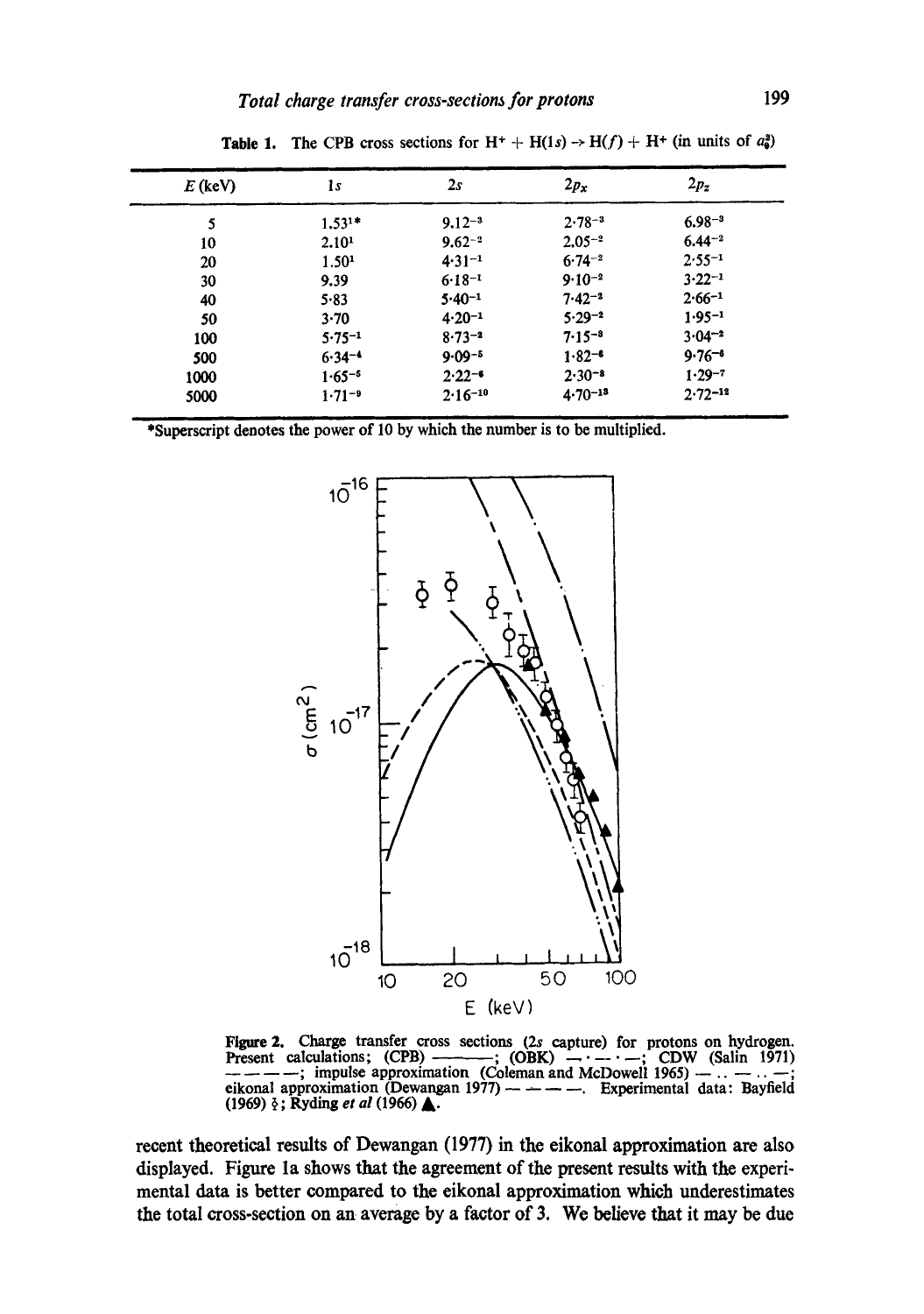to the usual faster decay of eikonal differential cross-section leading to smaller total result. Figure lb also shows a good agreement of the present results with the experimental data. It is worth mentioning here that the experimental charge transfer results which are being compared with the theoretical results, are obtained by dividing the molecular hydrogen capture cross-section data by a factor of 2. A quantitative estimate of the contribution to the total charge transfer cross-section by various final states is given in table 1. It is found that the charge transfer to 2s state of atomic hydrogen contributes on an average about  $20\%$  to the total contribution in the intermediate energy region, whereas the contribution arising from 2p states falls off very rapidly, never exceeding beyond  $6\%$ .

Figure 2 shows the total charge transfer cross-sections into 2s state in the energy range 10 to 100 keV. These results have been compared with the measurements of Bayfield (1969) and Ryding *e t al* (1966) and 'with the theoretical results of Salin (1971) in the CDW method, Dewangan (1977) in the eikonal approximation and Coleman and McDowell (1965) in the impulse approximation. It is observed that the experimental results of Ryding *et al* (1966) are well predicted by the present CPB results in the energy range 40 to 100 keV. The measurements of Ryding *et al* (1966) have been normalized to those of Bayfield at 44 keV (as given in the paper of Bayfield). The



Figure 3. Charge transfer cross section  $(2p \text{ capture})$  for protons on hydrogen. Present calculation ———; pseudo state calculation (Chesire *et al* 1970) —— ——; close-coupling results (Rapp and Dinwiddie 1972)  $---$ . Experimental data: Stebbings *et al* (1965)  $\frac{1}{2}$ ; Gaily and Geballe (1970)  $\frac{1}{2}$ .